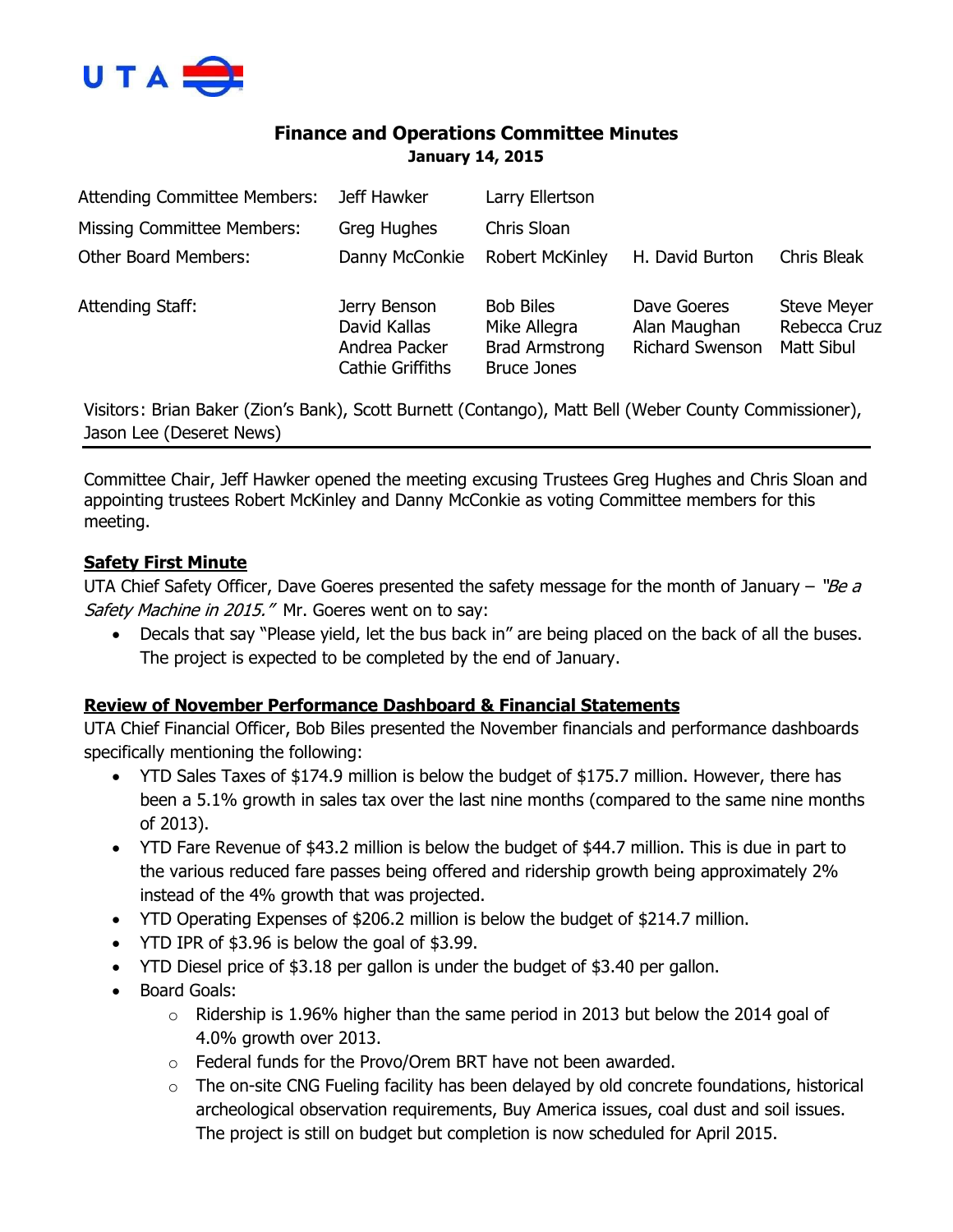January 14, 2015

o All other 2014 board goals are expected to be accomplished.

Trustee McKinley made a motion to forward the November, 2014 dashboard and financial statements to the Board for approval. Trustee McConkie seconded the motion. Voting was unanimous.

### **Approve 2015 Calendar of Topics**

UTA Vice President and Chief Operating Officer, Jerry Benson presented.

- A calendar of topics has been prepared in an effort to plan ahead and balance the workload throughout the year.
- The calendar includes the following items:
	- February: Required year-end report on performance goals (this may move to March depending on when the 2014 books are closed out).
	- March: April change day service changes. Required safety and environmental compliance reports. Required external, legislative, safety or FTA audit corrective action items.
	- April: Required report on changes in service under UTA's stated standards. Quarterly Investment Report.
	- May: Required annual financial and pension audit reports and pension actuarial evaluation report.
	- June: Compliance report on procurement, policies and appeals.
	- July: Quarterly Investment Report. August Change Day service changes.
	- October: Quarterly Investment Report
	- November: December Change Day service changes
	- December: Annual compliance report on public hearings
- Mr. Benson requested that a report on UTA's Mobility Management Program be added to the calendar.
- In addition, Committee Chair Hawker and other board trustees suggested the calendar be amended to include the following items as well:
	- o Regular CNG updates
	- o Regular reports on areas of Operations including bus and rail services
	- o Bonding structure
	- $\circ$  UTA's digital interface: Website (route finder) and Wi-Fi on the trains
	- o State of Good Repair items
- Committee Chair Hawker mentioned the Board Chair and Vice-Chair are having discussions about configuring an audit committee but it's a work in progress.

Trustee McKinley made a motion to approve the 2015 F&O Calendar of Topics with ammendments. Trustee Ellertson seconded the motion. Voting was unanimous.

### **Approve December 3, 2014 Meeting Report**

Trustee McKinley made a motion to approve the Committee Meeting Report for December 3, 2014. Trustee Bleak seconded the motion. Voting was unanimous.

### **Quarterly Investment Report**

Mr. Biles presented.

- Investments sold from October 1, 2014 to November 14, 2014:
	- $\circ$  Amount invested = \$94,080,620
	- $\circ$  Sale amount = \$94,278,643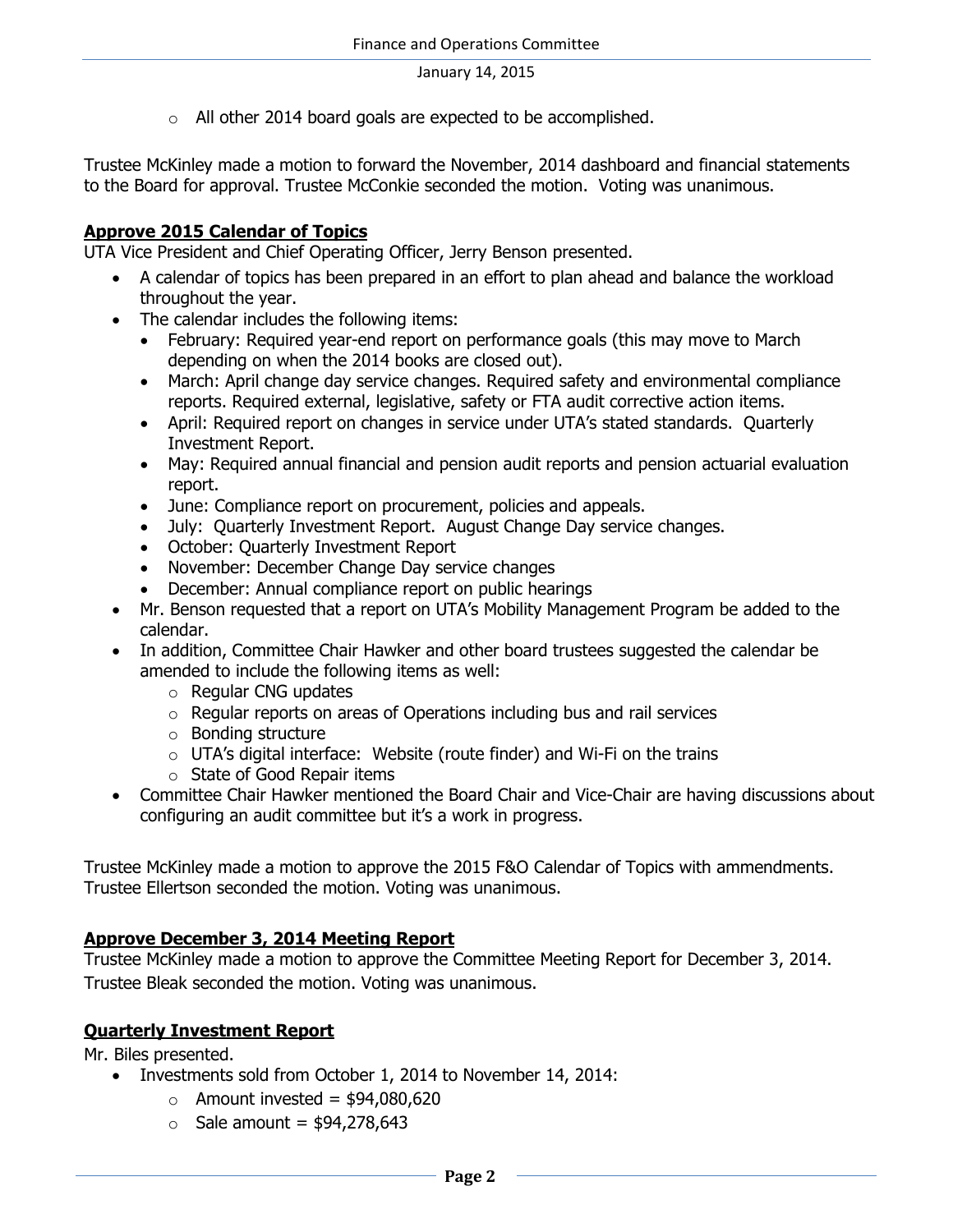#### January 14, 2015

- $\circ$  Interest earned = \$180,438
- $\circ$  Gains = \$279,843
- No investments were purchased from October 1, 2014 to December 31, 2014.
- There are currently no securities in UTA's portfolio.
- Because UTA has managed its investment portfolio a little differently this year (e.g. refinancing of bonds, buying/selling of investments, and \$20 million being managed by Contango), it's gained approximately \$2.3 million in funds.

Mr. Biles turned the time over to Mr. Scott Burnett from Contango who provided the following Risk Summary Report for December, 2014:

- Balance Sheet
	- $\circ$  Book Value and Accrual = \$20,133,725
	- $\circ$  Net Unrealized Loss = \$168,457
		- A lot of the securities in the portfolio are floating rate securities. Due to compliance rules, Contango isn't allowed to go in and adjust pricing services.
	- $\circ$  Market Value and Accrual = \$19,965,268
- Cash and Fixed Income Book Yield  $= 1.116$
- Rates have continues to drop. A record low this morning was seen a 30 year treasury was at 240. The 10 year treasury (used to calculate mortgages) was at 1.81.
- The Fed Fund Rate is anticipated to increase mid-year.
- Approximate Earned Interest Comparison
	- o From April, 2014 through December, 2014 by Contango managing \$20 million of UTA's funds (instead of keeping the money in the Public Treasurer's Investment Fund), UTA has earned an approximate difference of \$63,666.

# **Update on 2015 Refunding Bonds**

UTA Finance Services Manager and Deputy Treasurer, Richard Swenson and Brian Baker from Zions presented.

- Interest rates since December's F&O Committee meeting shows:
	- $\circ$  30 year has dropped 40 basis points
	- $\circ$  10 year has dropped 24 basis points
- Because rates have dropped; as of today the potential savings on the refunding of bonds has increased from \$58,640,237 in December to \$77,289,190.
- The bond closing will be February 25, 2015 to avoid negative arbitrage

Board Chair, H. David Burton asked what impact the refunding would have on UTA's rating. Mr. Biles and Mr. Baker expressed they thought it would be favorable. Mr. Biles went on to say UTA has specifically asked each of the rating agencies to consider an upgrade and the rating agencies have expressed they like some of the changes UTA is making (i.e. the bond test being moved from 1.1 to 1.2).

Board Vice-Chair, Chris Bleak asked with the rates being where they are why the closing would wait until February. Mr. Baker explained the bond ratings won't be out until next Tuesday and the